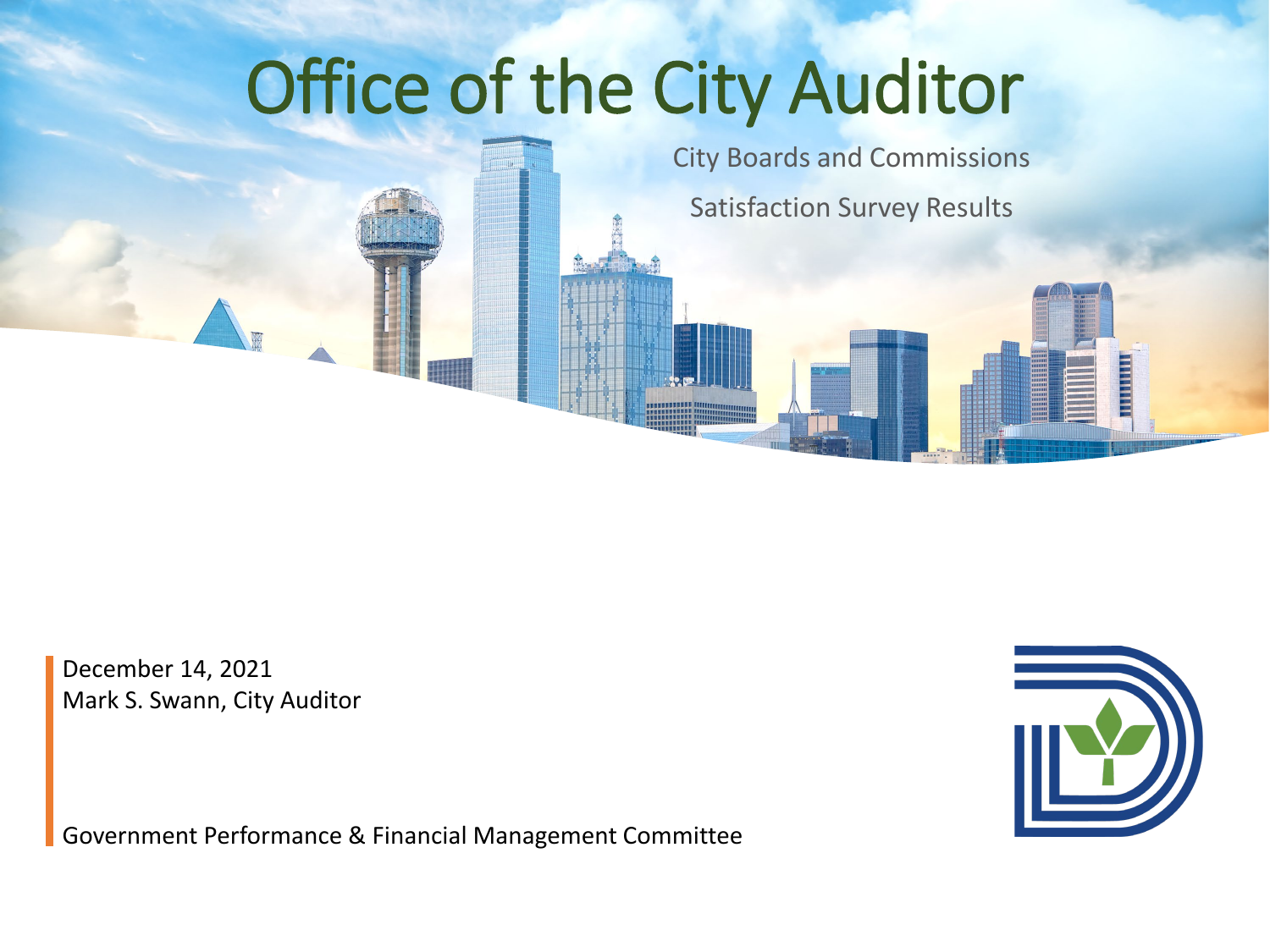**Timeline**

| <b>Date</b>               | <b>Activity</b>                                                                                                                                                                          |
|---------------------------|------------------------------------------------------------------------------------------------------------------------------------------------------------------------------------------|
| <b>August 4, 2021</b>     | Final Audit of City Boards and Commissions Released                                                                                                                                      |
| <b>September 27, 2021</b> | Audit Results Briefed to Government Performance and<br><b>Financial Management Committee</b>                                                                                             |
| <b>October 25, 2021</b>   | Audit Follow-up with Government Performance and Financial<br>Management Committee. Committee requested satisfaction<br>survey of City Boards and Commissions current and past<br>members |
| November 2021             | City Boards and Commissions Satisfaction Survey Commenced                                                                                                                                |
| <b>December 8, 2021</b>   | <b>Satisfaction Survey Cut-Off</b>                                                                                                                                                       |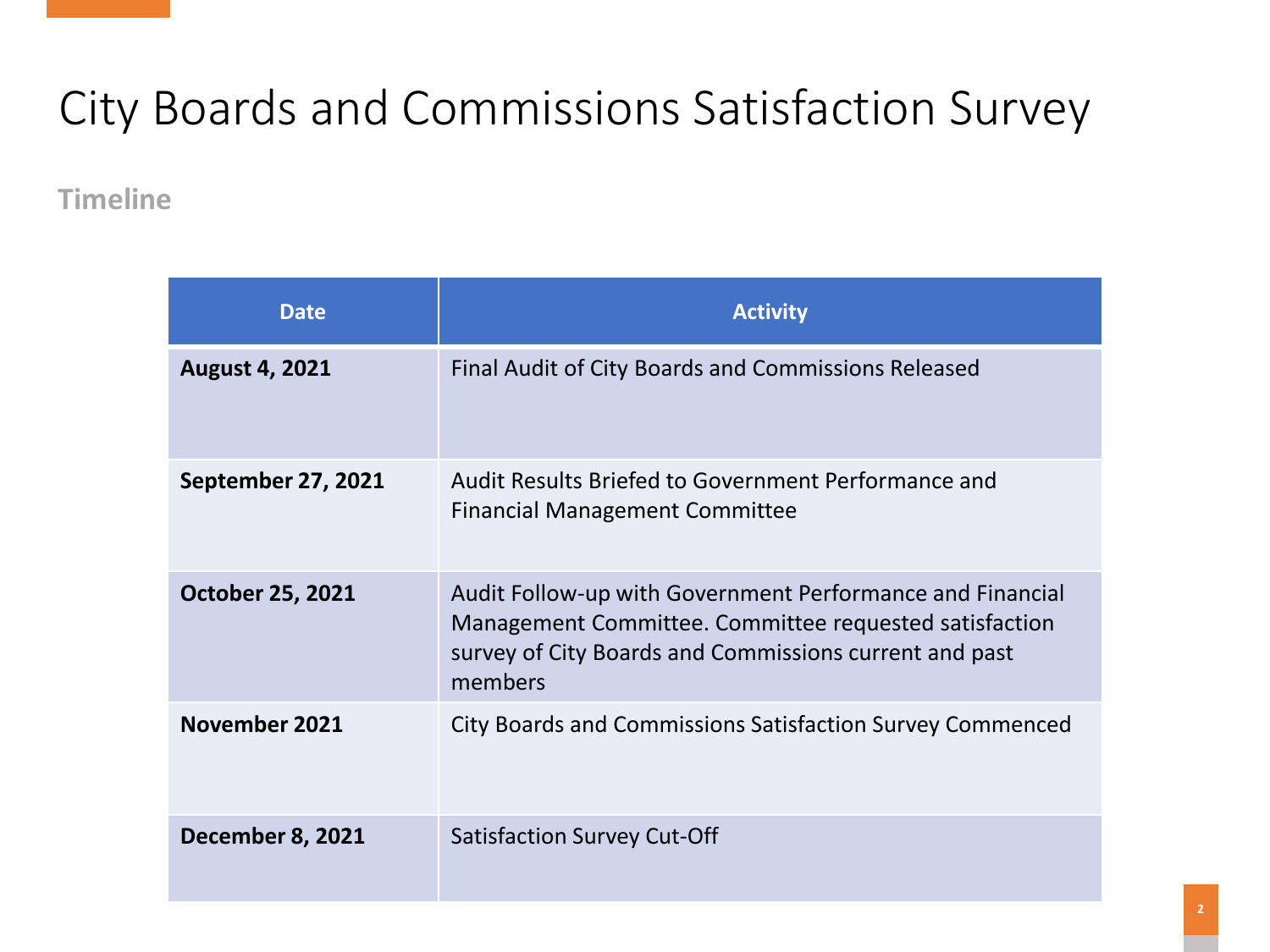**Overall Response Rate – 133 out of 520 Members or 26 Percent**

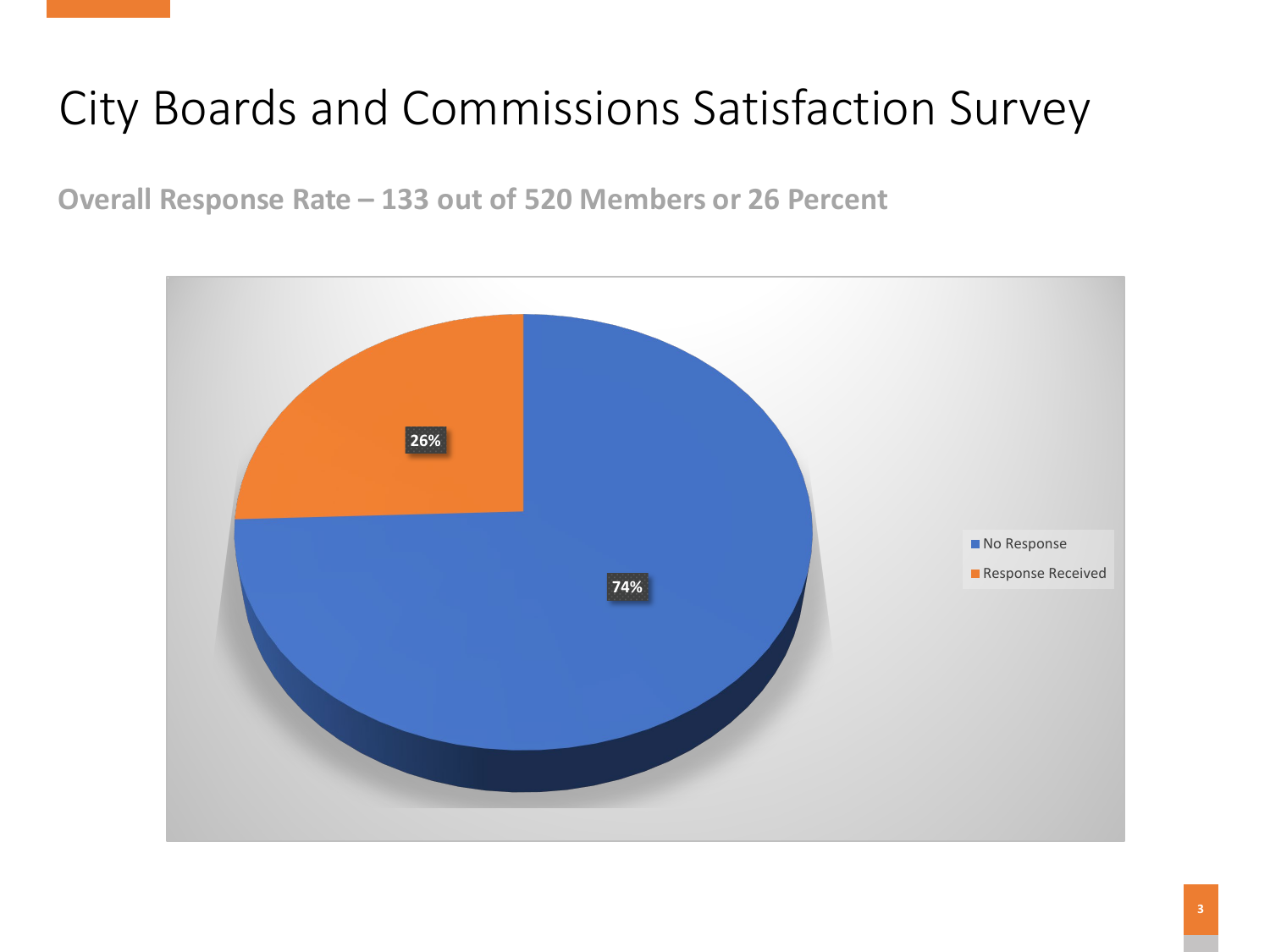**Overall Results**

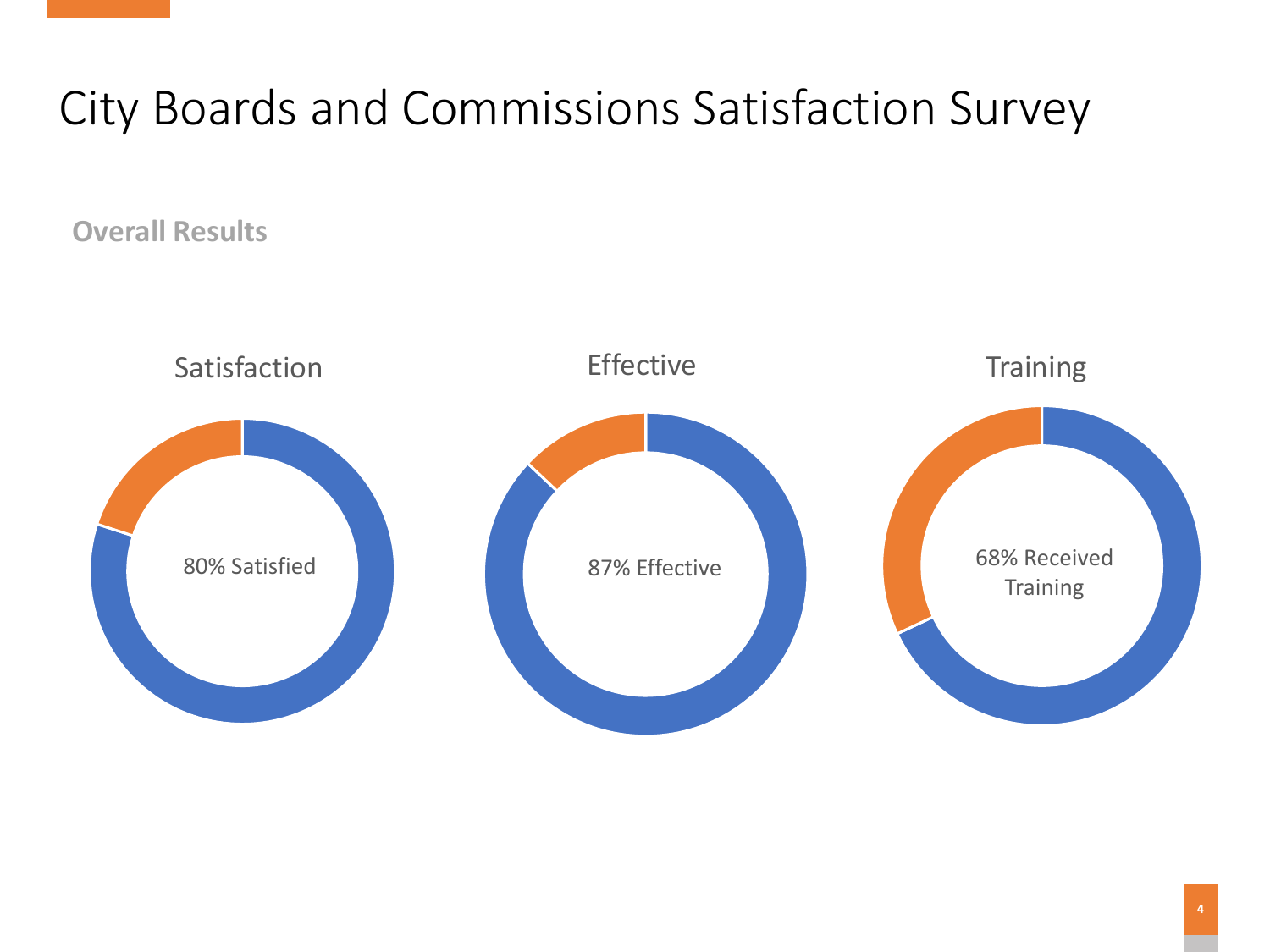**Satisfaction Level Serving on the Board or Commission**

- Four of four (100 percent) responding South Dallas/Fair Park Opportunity Fund Board members expressed a level of dissatisfaction.
- Four of six (67 percent) responding *Citizen Homelessness Commission* members expressed a level of dissatisfaction.
- Four of six (67 percent) responding Senior Affairs Commission members expressed a level of dissatisfaction.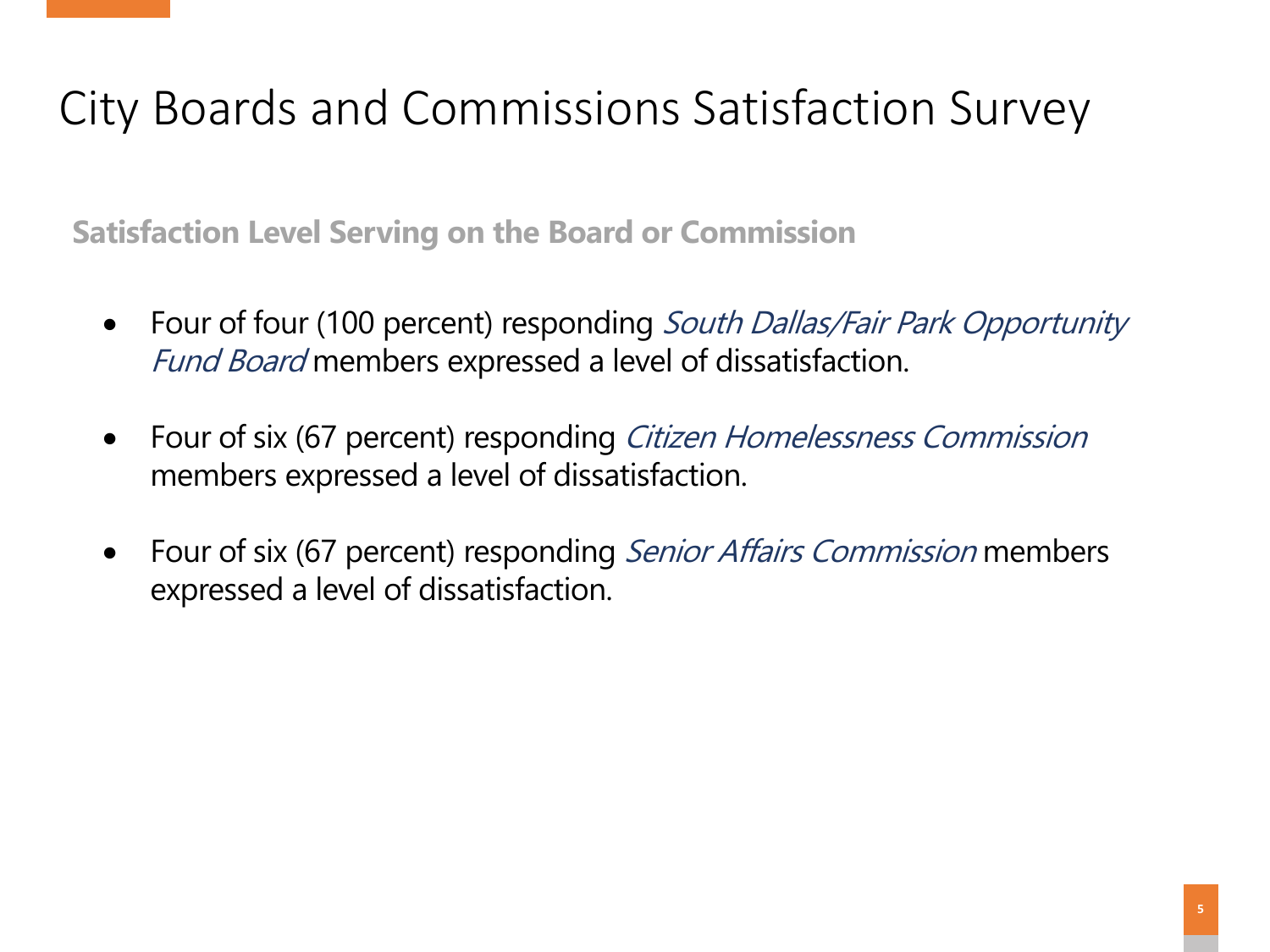**Effectiveness of the Board's or Commission's Work**

- Three of six (50 percent) responding *Citizen Homelessness Commission* members did not believe the commission's work was effective.
- Four of four (100 percent) responding South Dallas/Fair Park Opportunity Fund Board members did not believe the board's work was effective.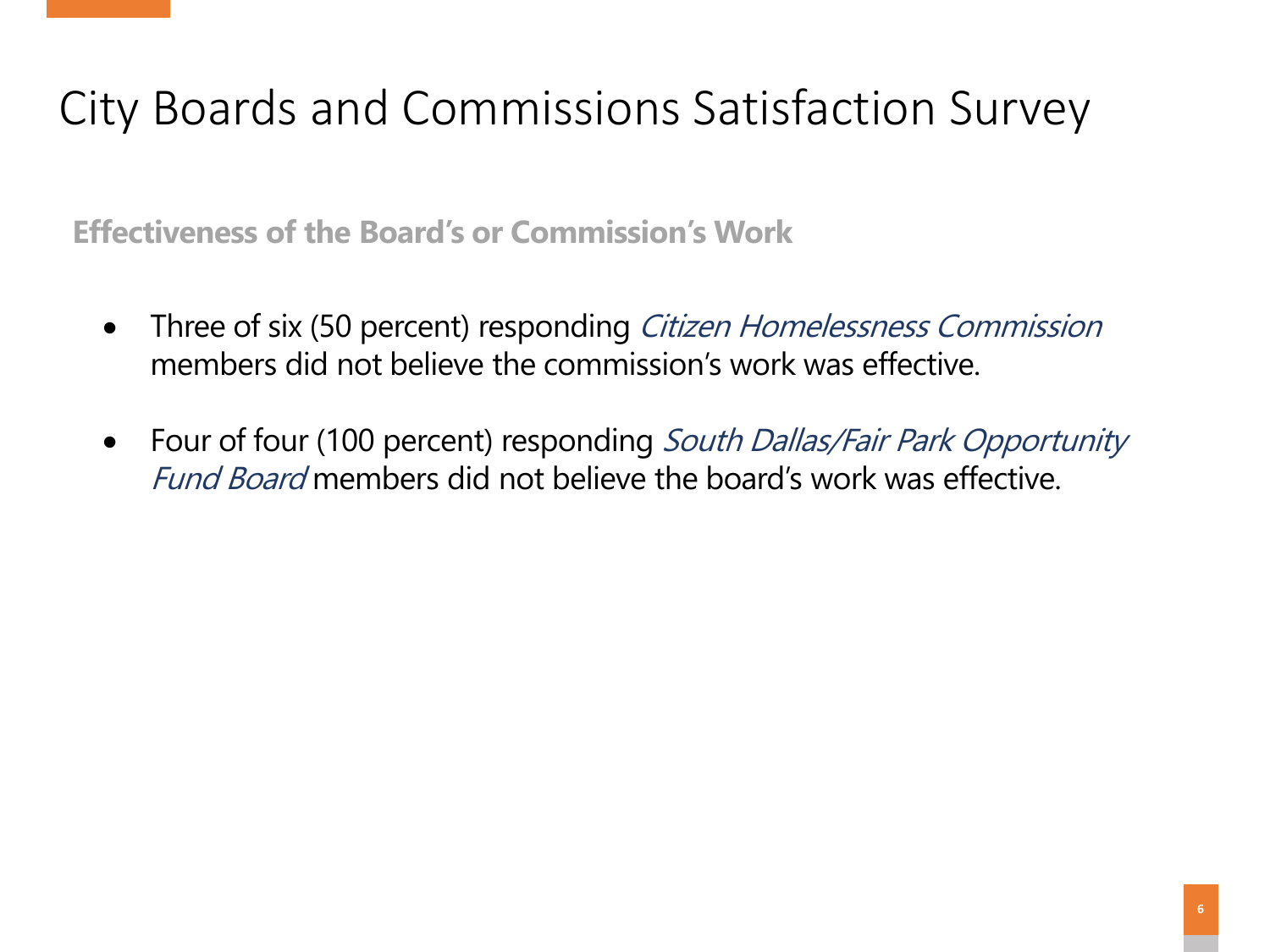#### **Not Receiving the Necessary Training**

- Three of the six (50 percent) responding *Animal Advisory Commission* members.
- Four of the six (67 percent) responding Citizen Homelessness Commission members.
- Two of the four (50 percent) responding Community Development Commission members.
- Two of the four (50 percent) responding Fire Code Advisory and Appeals Board members.
- Four of the nine (44 percent) responding *Park and Recreation Board* members.
- Three of the six (50 percent) responding *Senior Affairs Commission* members.